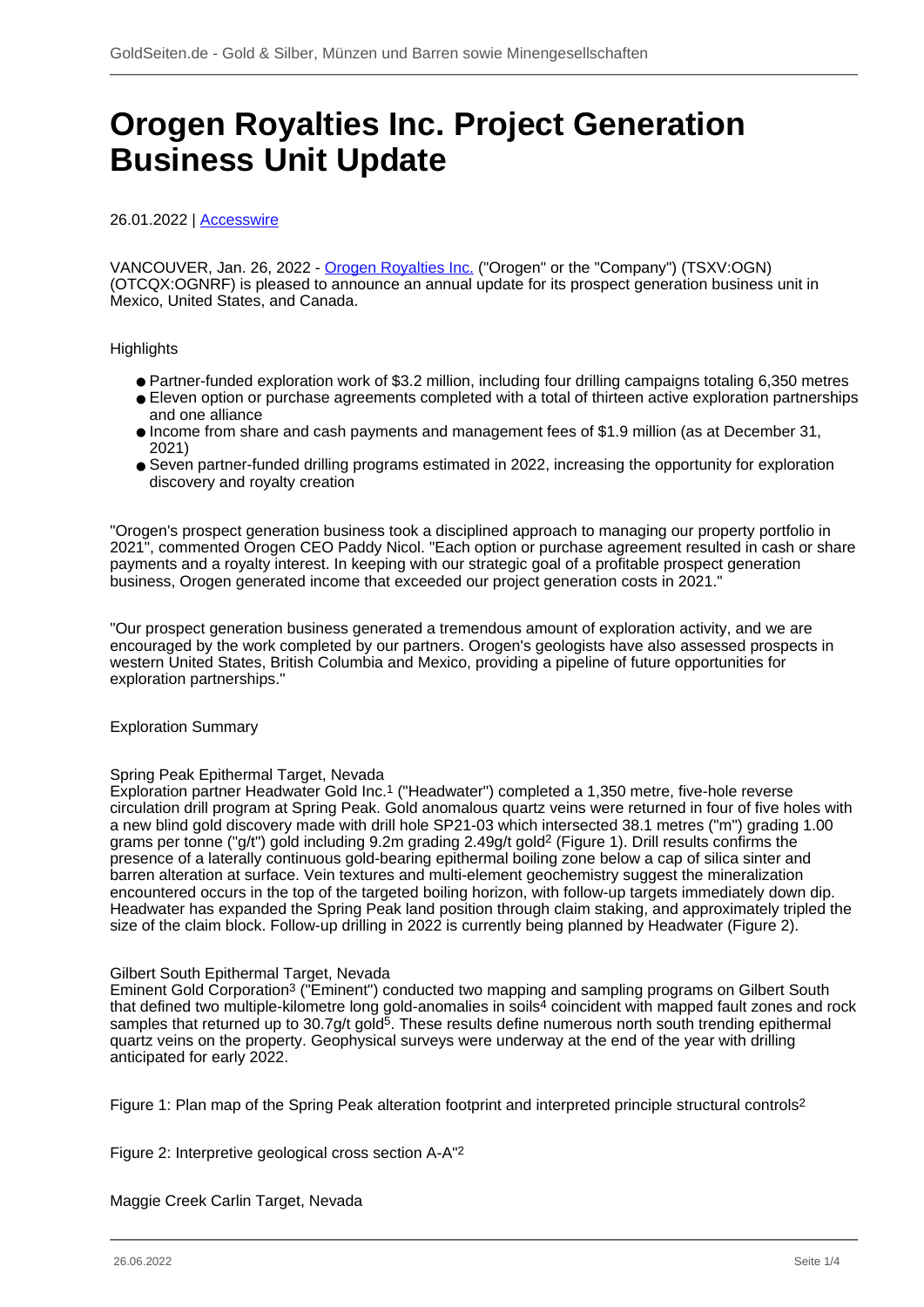U.S. Gold Corp. ("US Gold") completed a two-hole, 1,353m drill program on Maggie Creek6. The program successfully demonstrated that Carlin style alteration and host rocks exist at Maggie Creek with similarities to the major Carlin gold mines in the area. These prospective rock packages occur at shallower depths than previously thought, and the results warrant further exploration to vector into more anomalous gold bearing zones. (Photo 1)

Photo 1: Brecciated, decalcified and dolomitized Wispy Member Popovich with sooty pyrite and orpiment<sup>6</sup>

### Sarape Epithermal Target, Sonora, Mexico

[Hochschild Mining plc](/minen/688--Hochschild-Mining-plc) ("Hochschild")<sup>7</sup> funded a 3,163m drill program, with eight holes testing the Sarape vein. All eight holes intercepted weakly anomalous gold and silver within a quartz-carbonate vein with the widest section of vein, 33m downhole length in SAR 21-17 grading 0.03g/t gold and 3.39g/t silver including 1.9m grading 0.13g/t gold and 16.56g/t silver. The highest gold grade of 9.5g/t gold over 0.7m in hole SAR 21-12 was centered on several, up to five-centimetre fragments with visible gold within a tectonic breccia. The 2021 drilling confirmed that the Sarape vein continues to depth, with hole SAR 21-15 intersecting the vein 460m below the surface, and that the prospective precious metal hosting tan-green quartz stage continues to the northwest past hole SAR 21-17.

Only one hole at the Chiltepin area was ended short of the target due to concerns about the ground stability. The Chiltepin vein remains untested by drilling.

Hochschild subsequently terminated the option agreement and the Company is seeking a new exploration partner for the project.

Figure 3: Summary of 2021 drill results at Sarape

#### Manhattan Gap Porphyry Target, Nevada

In April 2021, Orogen optioned the Manhattan Gap project to Stampede Metals Corp. ("Stampede"), a private Nevada company8 adding to the land position Stampede already held in the area. In late 2021, Stampede completed geophysics and drilling on the combined property including over 500m of drilling on Orogen's ground. Results from this drill hole are expected in early 2022.

#### Lemon Lake Porphyry Target, British Columbia

Orogen optioned Lemon Lake to Acme Gold Company Limited ("Acme"), a private British Columbia based company in March 20219. Acme completed mapping, sampling and airborne magnetics on the property in 2021 which defined two drill targets that will be tested in 2022.

# Additional Properties

Other option deals signed in 2021 include:

- The Ecru Carlin Target in Nevada to Moneghetti Minerals Limited in March 2021<sup>10</sup>. Drilling is anticipated in 2022.
- The Kalium Canyon epithermal target in Nevada to Badger Minerals LLC (now Green Light Metals Inc.) in July 202111. The land position subject to Orogen's royalty was expanded in late 2021 by Green Light with preliminary geological and geochemical work expected in 2022.
- The Raven and Callaghan Carlin targets optioned to Yamana Gold Inc. in August 2021<sup>12</sup> combined with a generative exploration alliance in the area. Both projects saw mapping and sampling with geophysical follow up and subsequent drill testing expected in 2022.
- The Ghost Ranch Carlin target to Ivy Minerals Inc. ("Ivy") in September 202113. Ivy completed enzyme leach soil sampling and magnetic survey across the property to define multiple targets for drill testing in 2022. The land position subject to Orogen's royalty was expanded by Ivy in late 2021.
- I-80 Gold Corp. completed a geophysical survey at Tabor (formerly known as Baby Doe) and are awaiting permits to begin drill testing targets on the property.
- Trek 31 which was optioned to **Pacific Imperial Mines Inc.** saw no significant exploration in 2021.

# Qualified Person Statement

Certain technical disclosure in this release is a summary of previously released information and the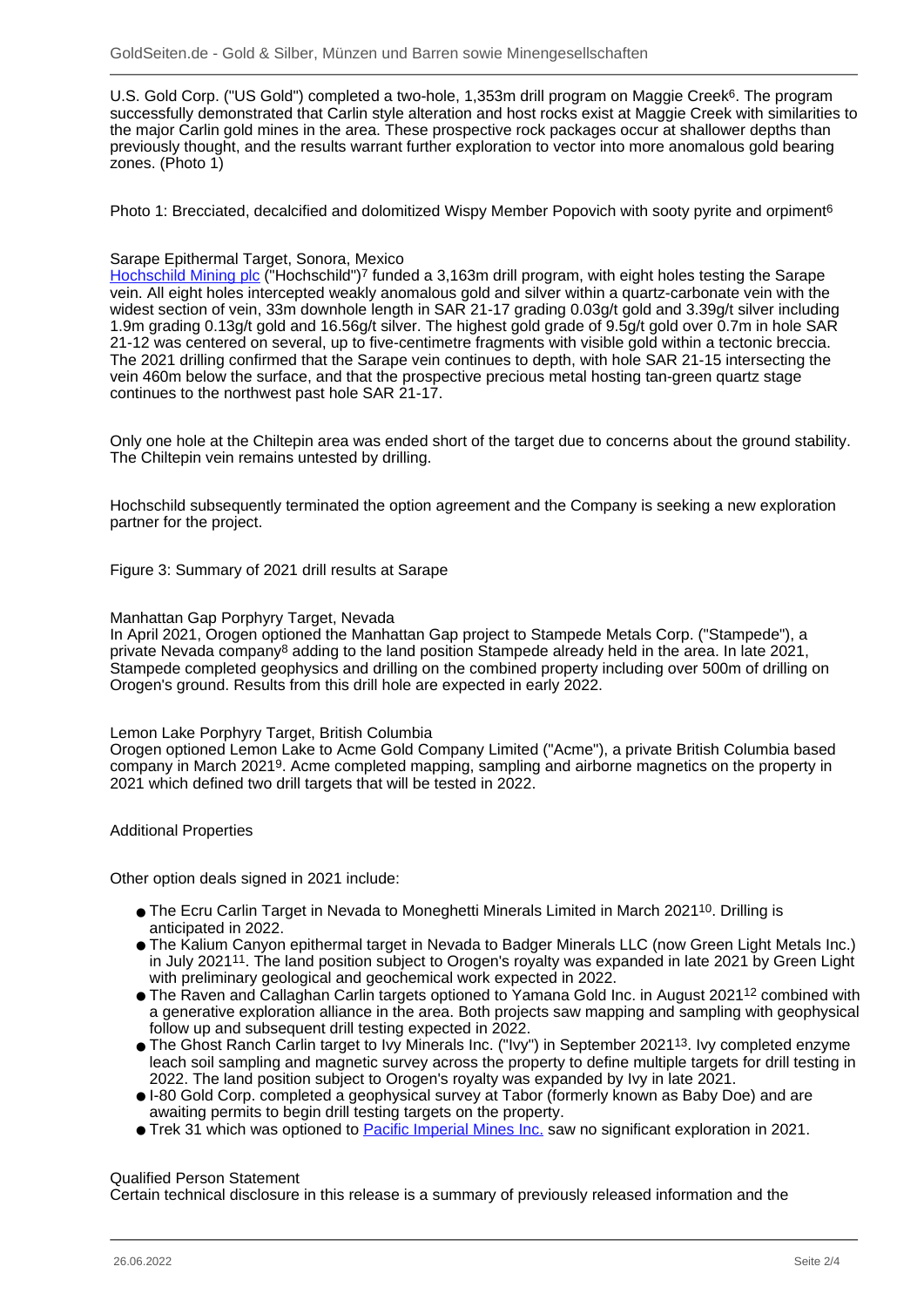Company is relying on the interpretation provided by the relevant referenced partner. Additional information can be found on the links in the footnotes or on SEDAR (www.sedar.com).

All new technical data, as disclosed in this press release, has been verified by Laurence Pryer, Ph.D., P.Geo., Exploration Manager for Orogen. Dr. Pryer is a qualified person as defined under the terms of National Instrument 43-101.

#### Quality Assurance quality control

Drill core samples in connection with the Sarape project were shipped to ALS in Hermosillo, Sonora, Mexico, for sample preparation and for analysis at the ALS laboratory in North Vancouver. The ALS Hermosillo and North Vancouver facilities are International Organization for Standardization 9001 and International Organization for Standardization/International Electrotechnical Commission 17025 certified. Silver and base metals were analyzed using a four-acid digestion with an ICP (inductively coupled plasma) finish and gold was assayed by 50-gram fire assay with inductively coupled plasma atomic spectrometry finish.

Control samples comprising certified reference samples, duplicates and blank samples were systematically inserted into the sample stream and analyzed as part of the company's quality assurance/quality control protocol.

#### About Orogen Royalties Inc.

Orogen Royalties Inc. is focused on organic royalty creation and royalty acquisitions on precious and base metal discoveries in western North America. The Company's royalty portfolio includes the Ermitaño West gold deposit in Sonora, Mexico (2% NSR royalty) being developed by **First Majestic Silver Corp.** and the Silicon gold project (1% NSR royalty) in Nevada, USA, being advanced by AngloGold Ashanti N.A. The Company is well financed with several projects actively being developed by joint venture partners.

On Behalf of the Board

# [Orogen Royalties Inc.](/minen/3918--Orogen-Royalties-Inc)

Paddy Nicol President & CEO

To find out more about Orogen, please contact Paddy Nicol, President & CEO at 604-248-8648, and Marco LoCascio, Vice President of Corporate Development at 604-248-8648. Visit our website at www.orogenroyalties.com.

#### [Orogen Royalties Inc.](/minen/3918--Orogen-Royalties-Inc)

1201 - 510 West Hastings Street Vancouver, BC Canada V6B 1L8

#### info@orogenroyalties.com

- 1. https://www.orogenroyalties.com/news/orogen-options-the-spring-peak-project-to-headwater-gold
- 2. https://headwatergold.com/headwater-gold-announces-new-blind-epithermal-gold-discovery-at-spring-peak-neva
- 3. https://www.orogenroyalties.com/news/orogen-options-the-gilbert-south-property-to-eminent-gold
- 4. https://eminentgoldcorp.com/news-media/news-releases/eminent-soil-samples-refine-multi-kilometer-hydrotherm
- 5. https://eminentgoldcorp.com/news-media/news-releases/eminent-samples-up-to-30-g-t-gold-and-identifies-multip
- 6. https://www.usgoldcorp.gold/news-media/press-releases/detail/129/u-s-gold-corp-successfully-completes-2021-d
- 7. https://www.orogenroyalties.com/news/orogen-options-the-sarape-gold-project-to-hochschild
- 8. https://www.orogenroyalties.com/news/orogen-options-manhattan-gap-to-stampede-metals
- 9. https://www.orogenroyalties.com/news/orogen-royalties-options-lemon-lake-for-cash-exploration-and-a-royalty
- 10. https://www.orogenroyalties.com/news/orogen-royalties-options-the-ecru-project-to-moneghetti-minerals
- 11. https://www.orogenroyalties.com/news/orogen-options-the-kalium-canyon-project-to-badger-minerals
- 12. https://www.orogenroyalties.com/news/orogen-signs-option-and-generative-alliance-agreements-with-yamana-gold
- 13. https://www.orogenroyalties.com/news/orogen-options-ghost-ranch-to-ivy-minerals

#### Forward-Looking Information

This news release includes certain statements that may be deemed "forward-looking statements". All